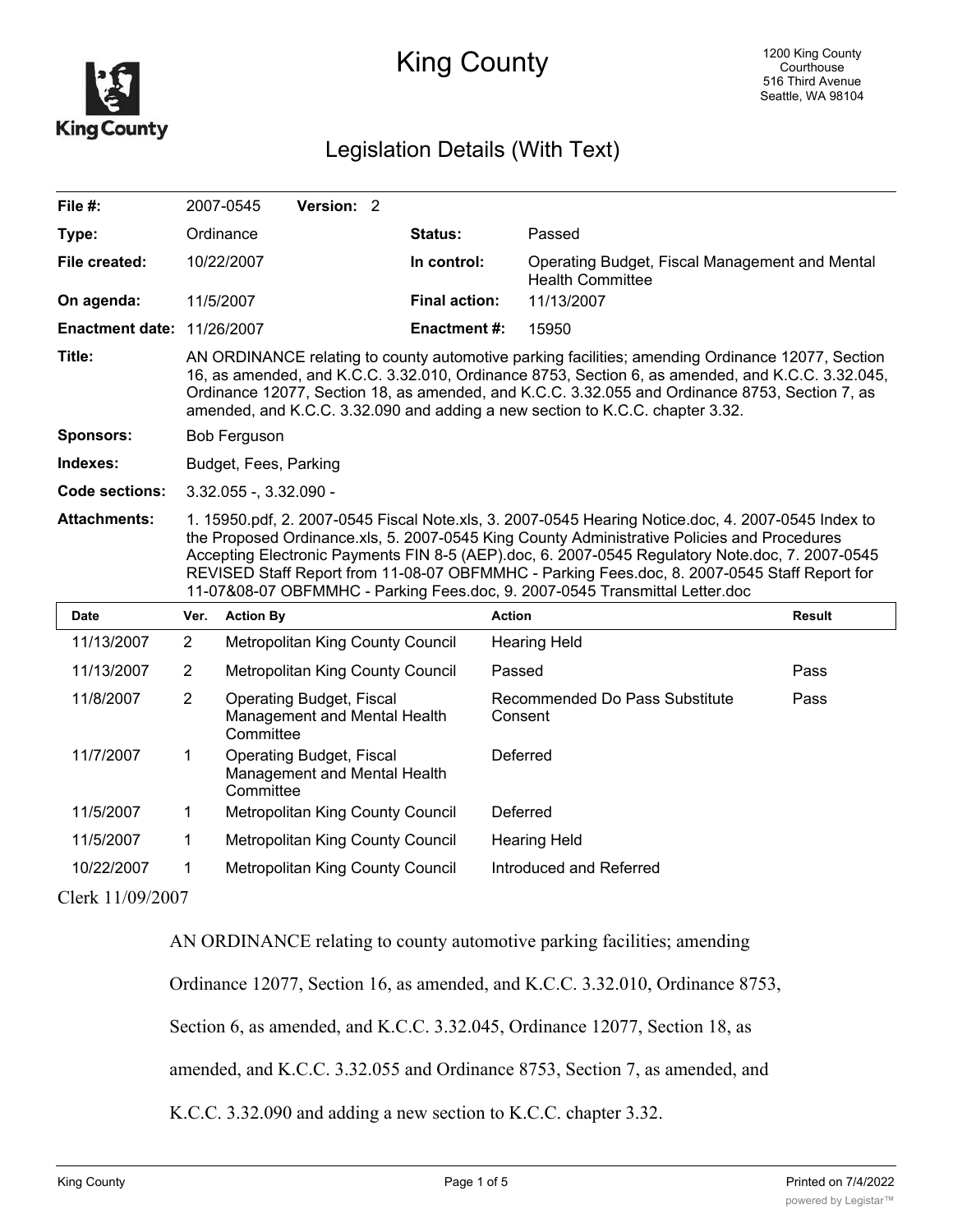BE IT ORDAINED BY THE COUNCIL OF KING COUNTY:

SECTION 1. Ordinance 12077, Section 16, as amended, and K.C.C. 3.32.010 are amended to read as follows:

Administrative regulations adopted by the department of executive services shall include, but not be limited to, the following subjects:

A. Identification of positions eligible for reserved and unreserved parking;

B. Regulation of after-hours and weekend parking;

C. Enforcement procedures, including certification and monitoring of carpools and the establishment of

procedures for handling complaints;

D. Designation of the public parking areas;

E. Prohibition of the resale of the parking stall assignment;

F. Designation of reserved and unreserved parking areas $((.)$ ;

G. Establishment of public parking rates at county automotive parking facilities. The public parking

rates shall be based upon the advice and market rate information regularly collected and analyzed by the private contractor hired to manage and operate the lot or by the director in those cases where the lot is not managed by a private contractor. The director may authorize the contractor to make periodic rate adjustments within a specified range, but shall periodically review the contractor's rate adjustments, rate setting methods and research to ensure that they are based on current data; and

H. Designation of open surface lots that are subject to parking charges.

SECTION 2. A. Section 3 of this ordinance proposes changes in the rates for short-term county employee parking at the Goat Hill parking garage.

B. The rates in section 3 of this ordinance are assessed under K.C.C. 2.99.030.

SECTION 3. Ordinance 8753, Section 6, as amended, and K.C.C. 3.32.045 are hereby amended as

follows: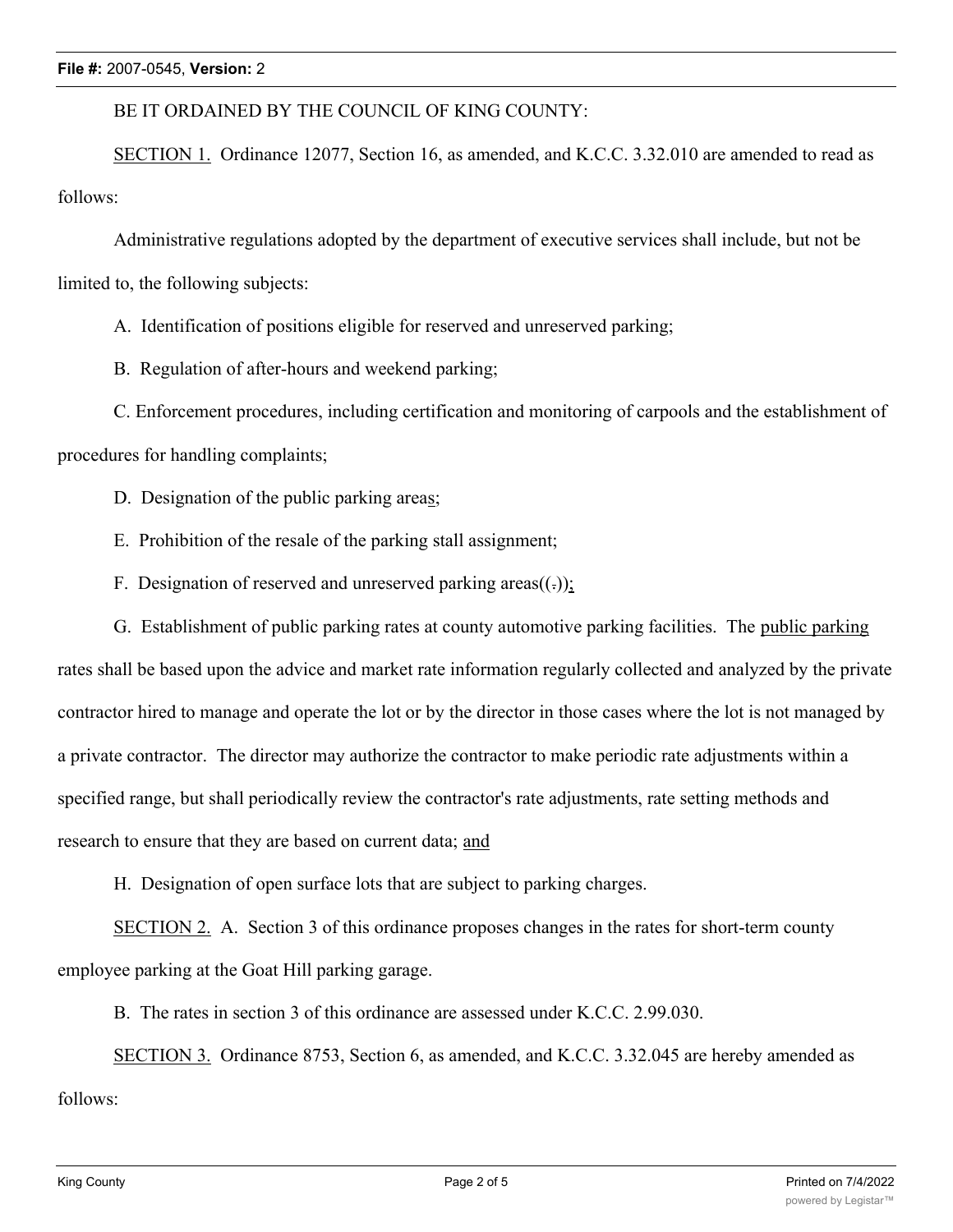## **File #:** 2007-0545, **Version:** 2

Based on availability of parking, the short-term rates for county employee parking at the Goat Hill parking garage shall be as follows:

A. Daily parking: thirteen dollars $((.)$ ;

B. Hourly parking( $\epsilon$ ): Hourly public parking rates shall apply up to a maximum of ( $(\epsilon$ n)) thirteen  $dollars((.))$  per day for automobiles and four dollars per day for motorcycles; and

C. The rate for after-hours parking beginning after 1:30 p.m. on weekdays and on weekends and holidays shall be five dollars per day.

SECTION 4. A. Section 5 of this ordinance proposes changes in the rates for monthly employee and county vehicle parking and bicycle lockers.

B. The rates in section 5 of this ordinance are assessed under K.C.C. 2.99.030.

SECTION 5. Ordinance 12077, Section 18, as amended, and K.C.C. 3.32.055 are hereby amended as follows:

A. Monthly employee and county vehicle rates for parking in the Goat Hill parking garage, ((New

County Office)) the Chinook Building, the King County Correctional Facility, open surface parking lots that are designated by rule to be subject to parking charges $((\tau))$  and bicycle lockers shall be as follows:

|                              | <b>Reserved Area</b>  | <b>Unreserved Area</b> |
|------------------------------|-----------------------|------------------------|
| 1. Vehicle parking           | $\$((205.00)) 232.00$ | $$(490.00)$ 200.00     |
| 2. (Motorcycle parking       | N/A                   | \$95.00                |
| 3. Bieyele lockers           | \$5.00                |                        |
| $(4)$ ) 3. Open surface lots | \$20.00               | \$20.00.               |

B. The facilities management division of the department of executive services shall identify surface parking lots where it is reasonable and feasible to charge employees for monthly parking. These surface parking lots are located at county facilities outside the downtown Seattle metropolitan core and include, but are not limited to, district courts, health centers, alcohol treatment facilities, police precincts, youth service centers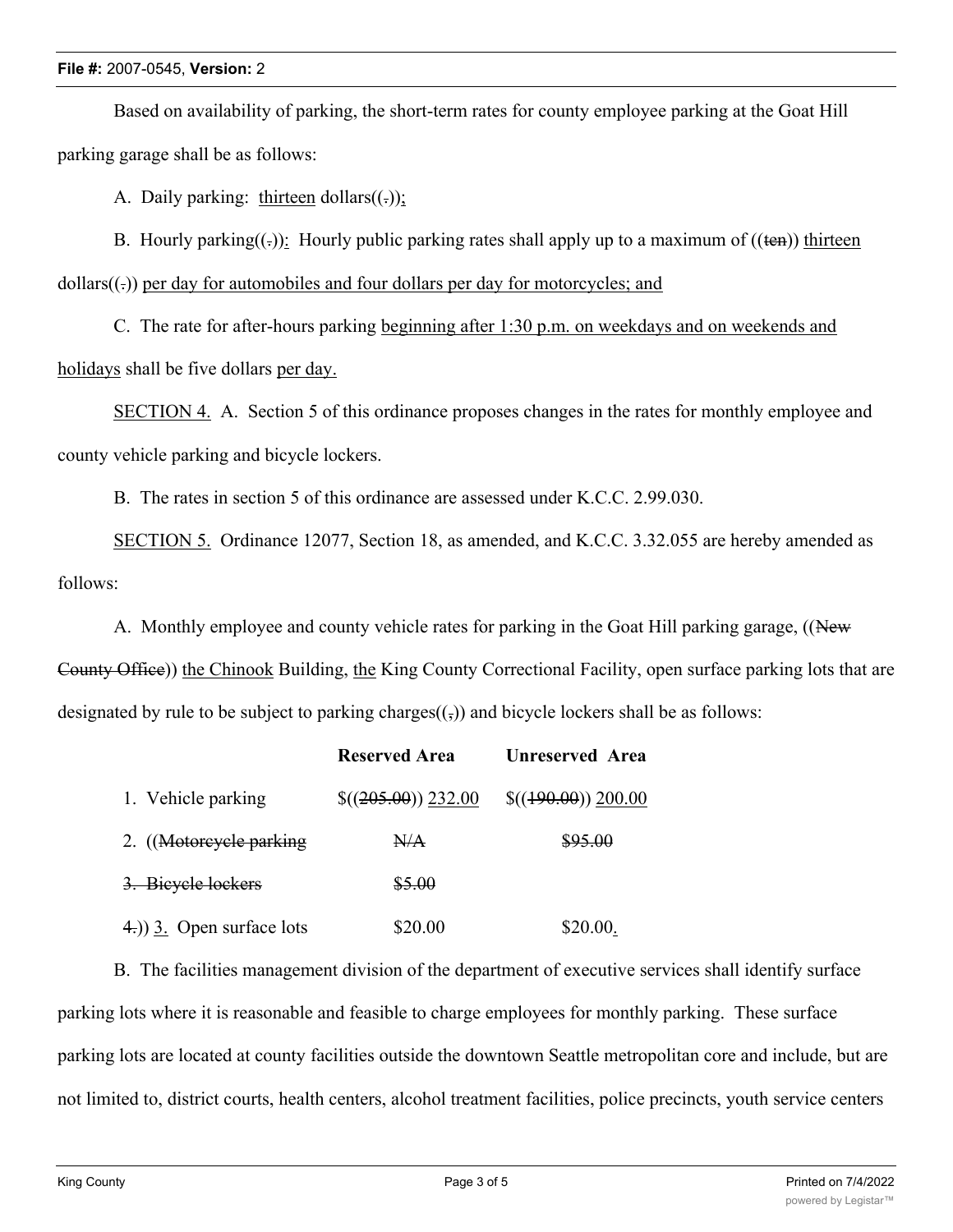and similar facilities. Designation of open surface lots that are subject to parking charges shall occur by administrative rule adopted pursuant to K.C.C. 3.32.010.

C. For county employees with disabilities that make it difficult or impossible to use public transit, and who display a disabled parking permit, the fee for covered parking shall be fifty percent of the normal rate. Employees with disabilities shall receive first priority in the assignment of available parking stalls.

SECTION 6. Ordinance 8753, Section 7, as amended, and K.C.C. 3.32.090 are hereby amended as follows:

All revenues derived from parking fees shall be distributed as follows:

A. Applicable local and state taxes;

B. An allocation to cover rent payments for the Goat Hill parking garage and pro-rated rent for the parking portion of the ((New County Office)) Chinook Building;

 $((B))$  C. It is the intent of the council to annually, during the budget process, identify a portion of the revenue going to the current expense fund to be transferred to the major maintenance reserve fund to support major maintenance projects at the garage and other parking facilities, taking into account the major maintenance model and financial plan;

 $((C<sub>1</sub>))$  D. An allocation to the facilities management division of the department of executive services's internal service fund to reimburse the fund for expenses associated with the operation of the parking program;

 $((D<sub>r</sub>))$  E. An allocation to the children and family set-aside fund for support of health and human services activities sufficient to increase the allocation from 2004 levels at the local consumer price index; and

 $((E))$  F. The residual revenues distributed to the current expense fund.

NEW SECTION. SECTION 7. There is hereby added to K.C.C. chapter 3.32 a new section to read as follows:

A. A minimum of five parking spaces within the Goat Hill parking garage shall have a preferential carpool rate for city of Seattle certified car pools. The preferential rate shall be seventy percent of the